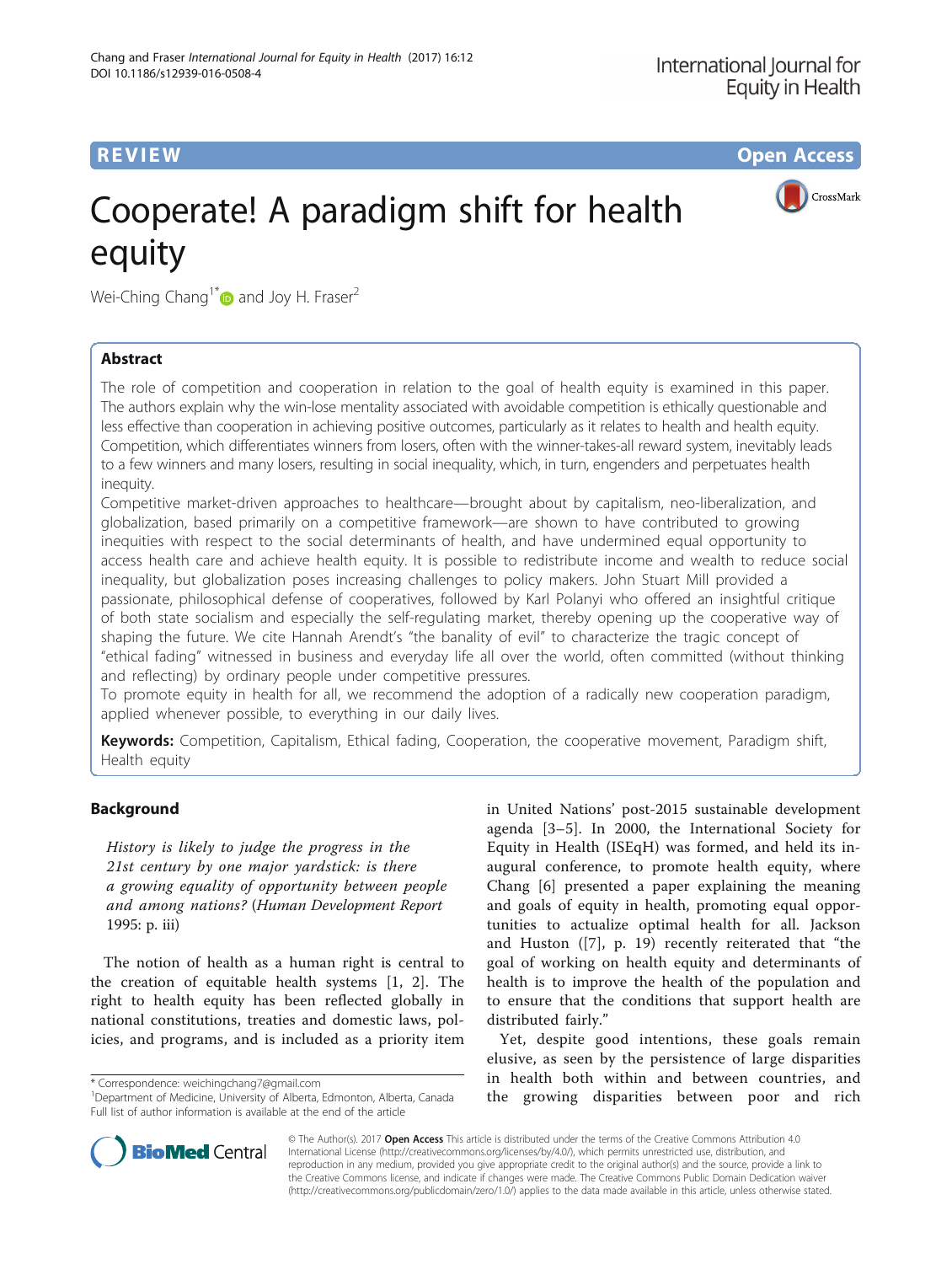countries [[8, 9](#page-11-0)]. Even in affluent countries, extreme income and social inequalities have led to social failure, as manifested in the prevalence of drug abuse, obesity, cardiovascular disease, anxiety, depression, teenage pregnancies, violence and imprisonment [[10](#page-11-0)]. We contend that, although numerous researchers have traced the causes of health inequity to social inequality, policy makers have been reluctant to take the next step and identify 'the competition paradigm' as the true culprit of social inequality. To make real and sustainable progress toward health equity, we submit that we must go further upstream to re-evaluate the role of competition in exacerbating social inequality and, therefore, health inequity. In addition, we must propose an alternative vision and a roadmap to lead us toward the goal of health equity.

It should be noted that, throughout history, humans have been compelled to compete, fight, and win in order to survive or gain power. While some forms of competition are unconscious and unavoidable, the focus of this paper is on those human conflicts that are conscious, unnecessary and avoidable. While the winners of competition reap the rewards, the losers are disgraced or worse. Most conflicts have been resolved through coercion, violence, and war to overpower the competitors, human and non-human, whether in the fields of science, technology, business and economics, or sports and entertainment. The domination of competition in our lives, and particularly in the United States, is depicted by Pauline Rosenau as follows ([[11\]](#page-11-0), p.5)

The competition paradigm takes on an almost moral stance in America today. If some competition is good, more competition is better. Winning is not just valued, it is a virtue. Competition becomes a builder of character, a test of personal worth, and a powerful stimulus to individual achievement that ultimately produces the maximum economic value for society.

Competition is indeed embedded in our current way of life; however, we will show, as Deutsch [\[12](#page-11-0)] also concluded, that competition tends to generate negative power relationships, and is therefore antithesis to the vision of health equity.

The purpose of this paper is two-fold: 1) to explain why our hegemonic, win-lose mentality and unnecessarily competitive orientation leads us away from health equity, and 2) to propose an alternative cooperative orientation at the personal, organizational, and governmental policy levels, as a precondition for moving closer to the ideal of equity in health.

# Competition is unhealthy and immoral

If competition remains the means by which individuals will or will not survive, then this social contract creates incentives for individuals to gain advantage over fellow members. This contract benefits the individual desirous of more than an equal share of material goods…(Stephen Faison, Philosophy Now, 2016; 116, Oct/Nov: p.15)

Our central thesis is that most forms of competition lead to behaviours that are unhealthy and immoral. Why? Competition is specifically designed to separate winners from losers, with only few winners but plenty of losers. Rewarding only the winners and not the losers leads to a focus on winning rather than on doing well, or 'doing good'. Winning becomes an obsession, the only thing that matters. Competition drives a wedge among us, as it engenders jealousy and resentment, secrecy and distrust, superiority and inferiority complexes, the haves and the have-nots, and the rich and the poor; it increases inequalities in all spheres of our lives. Losing, therefore, leads to antipathy, depression, violence, war, and increased aggression on all fronts [\[13](#page-11-0)–[17](#page-11-0)]. Since competition means that one person can succeed only if others fail, it follows that even for winners, it is clearly immoral to feel good for beating another, thus turning the winners into sadists, knowingly or not.

# Constructive competition

Rosenau observed that "when competition is constructive, it involves competing at efficiency in controlled circumstances." Therefore, "enthusiastic about competition in principle," she wrote that "most people enjoy competition at some level, be it card games or basketball. These forms of competition do not do much harm if they are not taken too seriously" ([\[11\]](#page-11-0), p.10.) In reality, many people do approach these forms of competition less constructively and collaboratively, and in the end, they often become antagonistic as we witness in sports among players, and among fans during and after sporting events.

In 2009, Hague [\[16](#page-11-0)] observed "20th century competition hinged on the idea that unbridled greed, naked self-interest, and coercion were the essential drivers of growth. But last year's market collapse demonstrated the fundamental incompatibility of those ideas with an interdependent world." He noted further that the most haunting example of unethical practices "is pharma itself: by lobbying hard for subsidies and patent enforcement, what strategic outcome did pharma incumbents realize? A deluge of global low-cost hypercompetition, that has left incumbents shocked, stunned, and stumbling." Thus, Hague argued for the next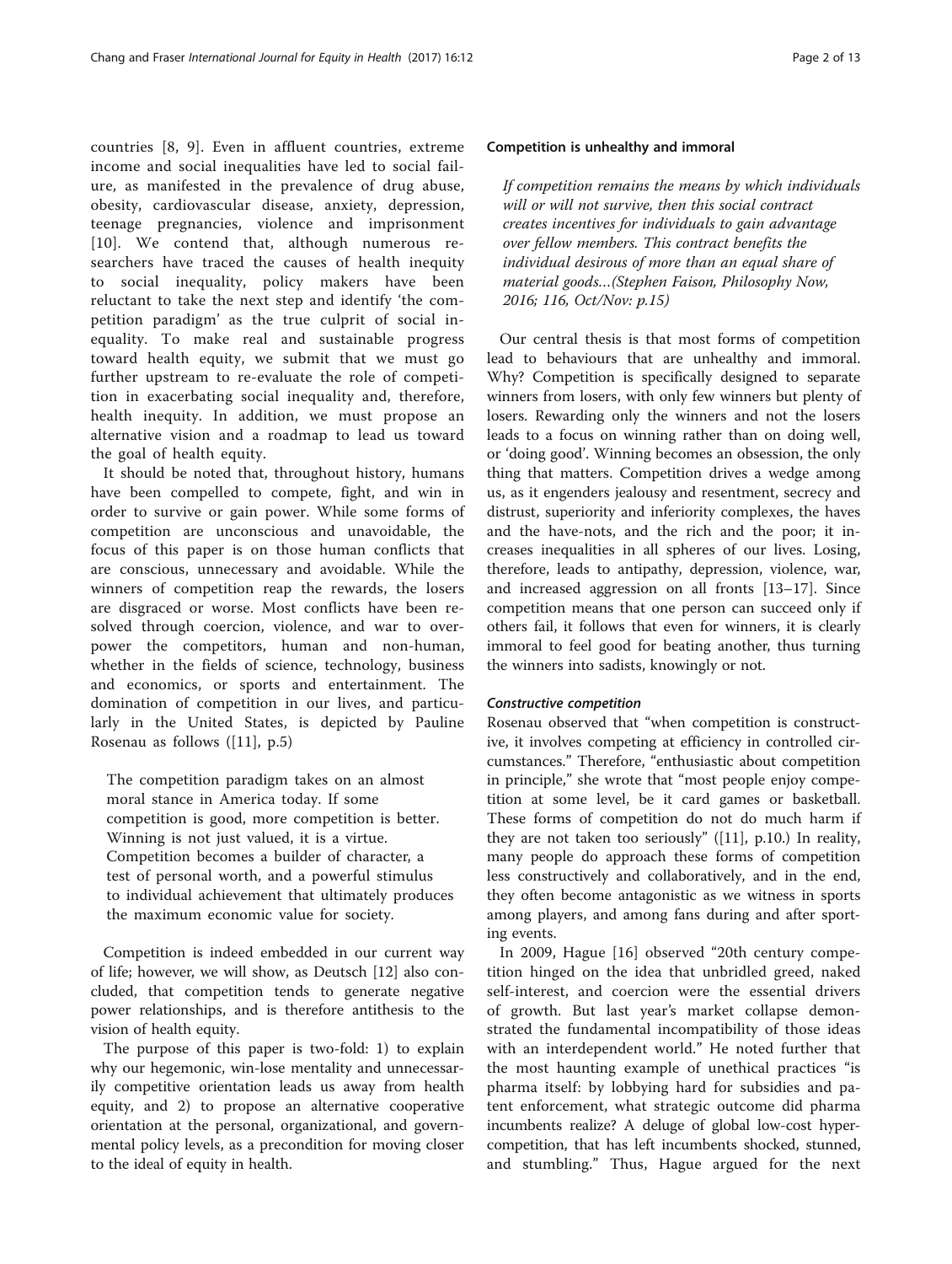hundred years the promotion of constructive competition based on ethical practices, which he characterizes poetically as follows:

Fair is fair, and foul is foul. Avarice and usury are yesterday's fallen idols, and peace, equity, and meaning are our new gods. How much can we change the world radically for the better?

Fülöp found that when individuals compete "[in] a constructive competitive process, the means of competition can be cooperation, helping, and sharing. These are characteristic of competition between friends." ([\[17](#page-11-0)], p.143). Nevertheless, as Fülöp later found, even in friendly competitions, winning and losing both tend to evoke positive (e.g., happiness, pride, increased motivation for the future, learning about the self) and negative (e.g., guilt, embarrassment, sadness, anger, shame) emotions. She concluded that competition can be either a friendly process or "a desperate fight full of aggression among the competitors who consider each other enemy", producing "anxiety provoking, stressful, and exhausting negative experience that leads to interpersonal conflicts and has destructive consequences individually, to the group and ultimately to the society."  $([18]$  $([18]$ , p.345). For competition to be constructive, therefore, the competitors have to act cooperatively, helping each other to reach a common, person-specific, or higher goal so all can win, and avoid the slippery slope of degenerating into the so-called "destructive competition". Thus, 'constructive competition' has to be a form of genuine cooperation without creating a 'sore' loser.

# Ethical fading

There is a plethora of literature showing how, even when people start out following fair and ethical rules of conduct, competitive pressures eventually prompt the trampling of ethical considerations. As a result, ethical decision-making is often compromised, resulting in cheating, bribery, corruption, excessive executive pay, corporate earning manipulation, commercialization of university research, child labour, prostitution, and other immoral acts [[19](#page-11-0)–[26](#page-11-0)]. Tenbrunsel and Messick called this phenomenon "ethical fading"—taking ethics out of consideration or even enhancing unethical behaviour [[26\]](#page-11-0). The title of Schurr and Ritov's paper underscores the issue: "Winning a competition predicts dishonest behaviour." [\[23](#page-11-0)] These authors noted that while competition plays an important role "in advancing economic growth, technological progress, wealth creation, social mobility, and greater equality," their research showed that "winning a competition engenders subsequent unrelated unethical behavior" ([[23\]](#page-11-0), p.1754). They go on to

surmise that this tendency toward unethical behavior on the part of winners is likely in the long run, to exacerbate societal disparities in society, rather than alleviating them.

The ethical fading exhibited by health professionals or industry partners competing for market share, has serious, widespread, harmful effects. Fraser [\[27](#page-11-0)] and Lexchin [\[28](#page-11-0)] have described numerous cases where the pharmaceutical industry has used unethical measures, such as suppressing study results disadvantageous to marketing goals, or choosing trial designs and the selection of trial participants that favor a targeted drug, to bias the outcomes of clinical trials of medications. Industry-paid physicians and pharmacists then write research articles with the "editorial assistance" of industry-paid writers, careful to report only selected, favourable study outcomes [[28\]](#page-11-0). Though it is a clear conflict of interest, pharmaceutical manufacturers sponsor the publication of multiple reviews, commentaries, letters, and case reports to create the impression that a targeted drug is more effective or safer than what is supported by science. This distorted information, once ensconced in the medical literature, is propagated by industry and by well-intentioned authors who unwittingly cite these studies. The impact of ethical misconduct on the part of the sponsors, researchers, and authors of medical research and publications is damaging, not only to evidence-based practice, but ultimately also to patients, and society at large.

# Social inequality

Competition is a sure way to exacerbate social inequality at all levels, whether it involves individuals, groups, organizations, business entities, regions, or nations. As Rosenau stated ([[11](#page-11-0)], p. 6),

Under conditions of intense competition, results are predictable. This is because at the outset, competitors seldom start at the point of equality. Some have more resources, attributes, and wealth than others…. The most destructive forms of competition increase these differences and sustain a spiral of winning and losing, thus generating even greater levels of inequality. Eventually, and in the absence of any outside interventions…it leads to big winners and continual losers…Repeated losers, be they individuals, organizations, or societies, make for lower overall societal productivity. In the end, everyone is worse off because when productivity suffers, the quality of life is compromised for all.

Unsurprisingly, Oxfam [[29\]](#page-11-0) reported in January 2016 that: "The richest 1% now have more wealth than the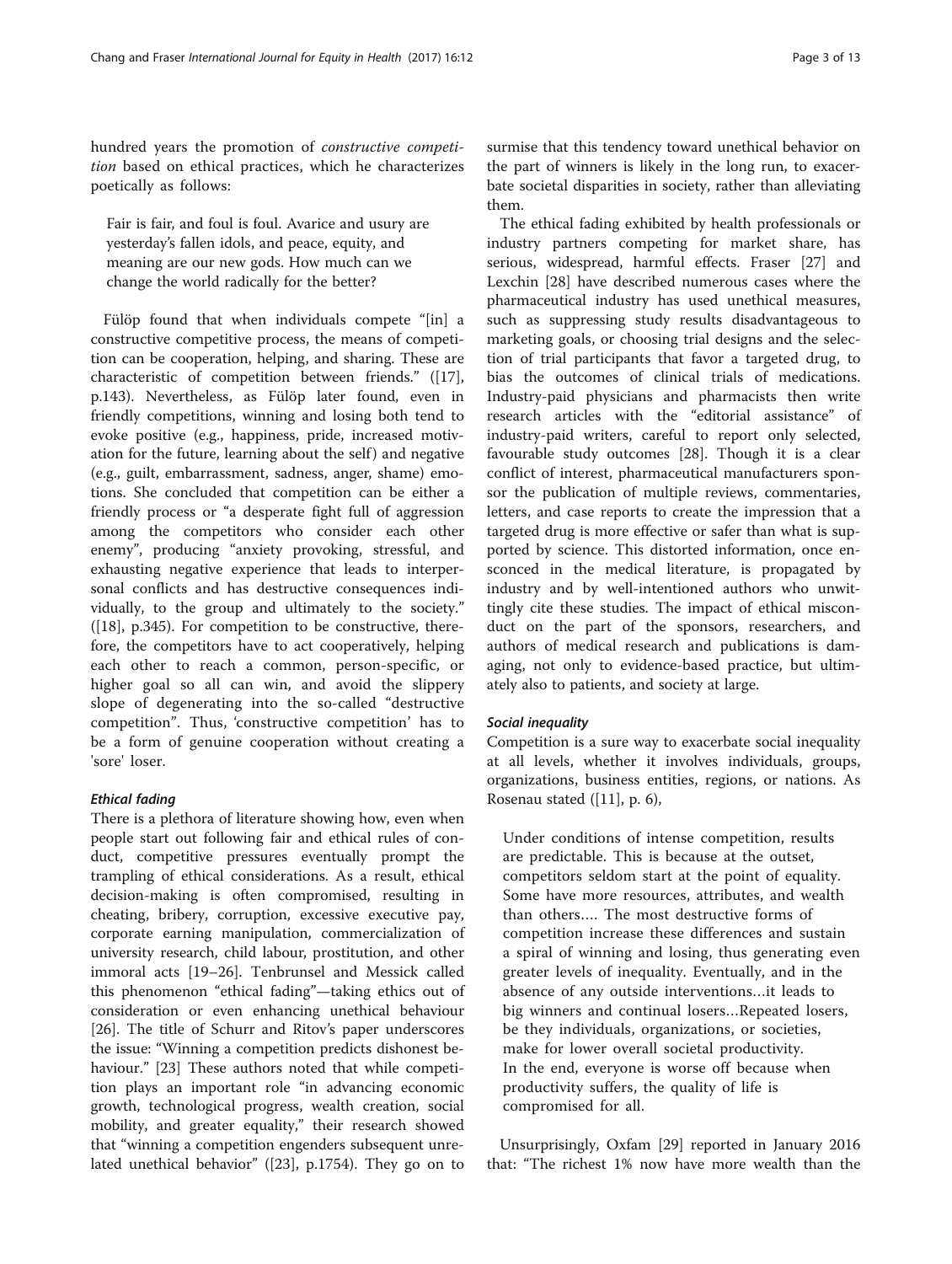rest of the world combined" and "62 people own as much wealth as the poorest half of the world's population." These findings have been corroborated by the French economist Thomas Piketty and his associates [[30, 31](#page-11-0)], after analysing massive income tax data covering periods from 15 years (China) to 132 years (Norway), and 22 countries in Europe, North America, Australia and New Zealand, Latin America, and Asia. They concluded that income and wealth inequality, is a feature of capitalism, and will tend to increase without limit in the absence of government interventions.

# Health inequity

There is a wealth of research demonstrating the relationship between social inequality and health inequity [[32](#page-11-0)–[36\]](#page-11-0). The findings of the 2015 Canadian Institute for Health Information report entitled Trends in Income-Related Health Inequalities in Canada are typical ([\[32](#page-11-0)], p.7),

Our analysis identified that there has been minimal progress in reducing the health gap between lowerand higher-income Canadians over the past decade. For the majority of indicators, this gap has persisted or widened over time.

In fact, this report identified increased inequality beginning in the mid-1990s, due to a larger income increase in the highest income level than in the lowest income level ([\[32](#page-11-0)], p.33).

In a comprehensive study of the impact of social inequality on social and individual health, Wilkinson and Pikett [[10\]](#page-11-0) researched the 23 most affluent counties of the world based on data from the United Nations, the World Bank, the World Health Organization and the US Census. They found that inequality has pernicious effects on societies, eroding trust, increasing anxiety and illness, and encouraging excessive consumption. They found it ironic and paradoxical that material success in countries such as the US and the UK comes with significant social failure: diminished community life and social relations, lower life expectancy due to the prevalence of drug abuse and other physical (e.g., obesity and cardiovascular disease) and mental health (e.g., anxiety and depression) problems, teenage pregnancies, violence and imprisonment, lower educational performance, and limited social mobility. Their research showed that this paradox could only be reasonably explained by social inequality associated with these competitive societies, where what matters is where we stand in relation to others: our social status and relative income. More equal societies such as Japan, Singapore, Sweden and Norway seem to fare much better psychosocially: people tend to be more community-oriented, healthier and more

environmentally responsible. Wilkinson and Pikett's inescapable conclusion: income inequality is linked to social dysfunction. Their simple message: we do better when we are equal.

A sobering economic implication of Wilkinson and Pickett's research is that inequality is costly: it increases the need for big government—for more health and social services, and for more police and prisons. These public programs are very expensive to fund and operate, and yet only partially effective, with little prospect for improvement in cost-effectiveness. Wilkinson and Pikett therefore surmised: "In fact, one of the best and most humane ways of achieving small government is by reducing inequality." ([[37\]](#page-11-0), p. 295).

Some may claim that the afore-mentioned extreme concentration of wealth need not have happened were we to enact just tax policies, redistributing incomes from the wealthy to the poor. In the following sections, therefore, we will address the questions: 1) Can we make competition more constructive within a competitive paradigm? 2) Should the competition paradigm be defended? 3) How can we move more toward a cooperative paradigm?

# Making competition more constructive

An obvious way to make competition more constructive is to modify the winner-takes-all incentive system so that some of the rewards are shared with the losers. For instance, governments could institute a progressive income and capital tax in order to redistribute money from the rich to the poor, the strategy studied in detail by Samuel Bowles and his associates. They justified egalitarian measures, disputing the conventional efficiency-equity trade-off argument that the pursuit of equity objectives would impair productivity and hence lower the living standards, stating: "More egalitarian distributions are likely to be more efficient. The reason is that it is the poor, not the wealthy, who are precluded from engaging in efficient contacts." ([[38](#page-11-0)], p.70). According to these economists, one of the key considerations for such a measure is that it should enhance productivity. Since income-based strategies are rarely better and are often worse than productivity-neutral strategies, asset-based measures are preferred because they can, in principle, enhance productivity. Moreover, redistributing assets not only addresses a major cause of unequal income, but also leaves the market to do the job of identifying 'losers' and getting them out of the game.

Globalization, however, makes it extremely challenging, if not politically impossible, for a national government to design and implement a redistribution strategy that would not depress the expected after-tax rate of return to capital, or to alter the relative prices of tradable goods and services. Bowles observed that one of the reasons is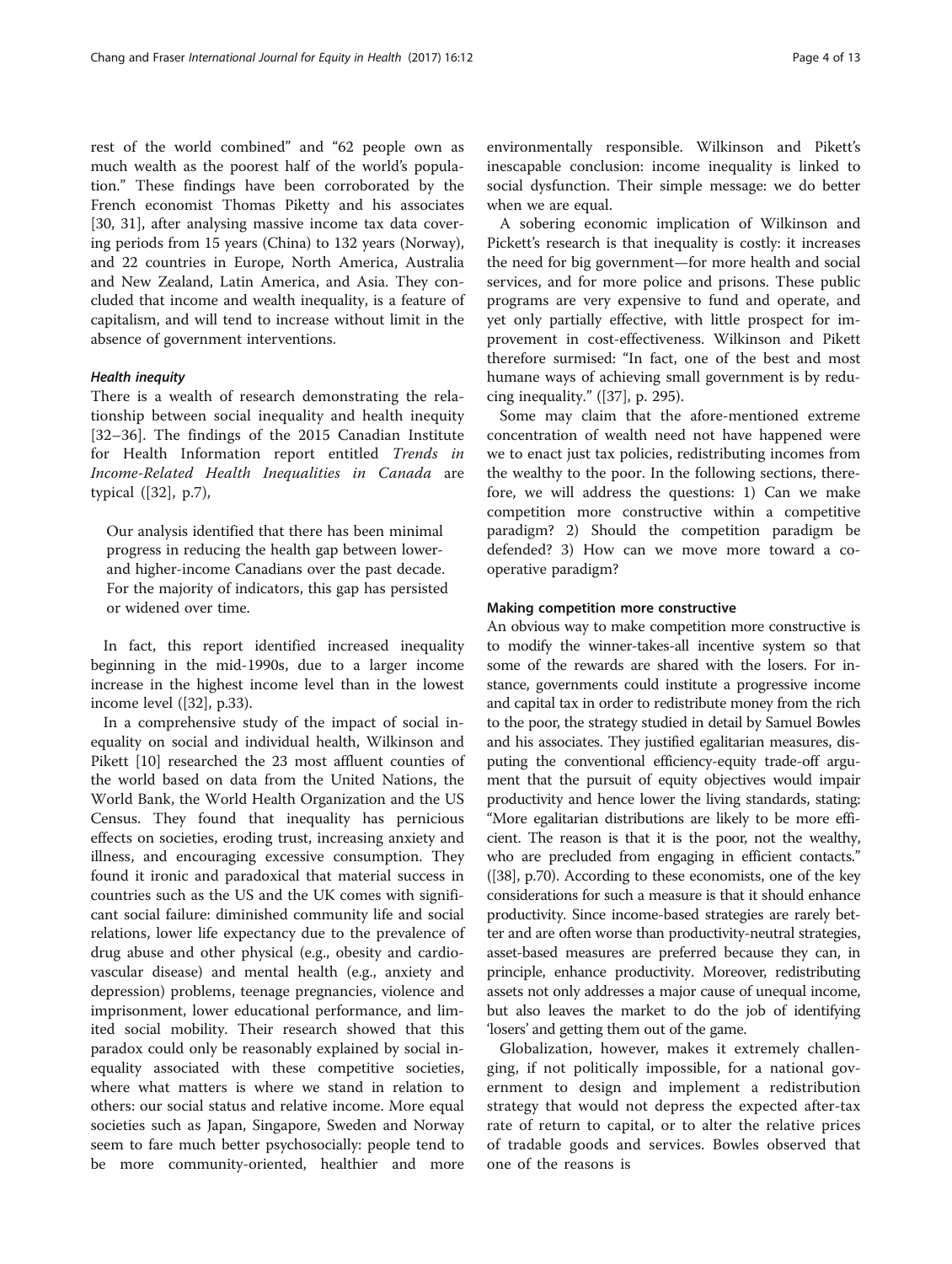…that the more internationally mobile factors of production—capital and professional labor—tend to be owned by the rich, and a nation-specific tax on a mobile factor induces national-output-reducing relocations of these factors ([[38\]](#page-11-0),p. 74).

In view of the possible flight of capital along with highly-skilled professionals, egalitarian redistribution in an open economy is feasible only by: (1) increasing productivity, as was done in Sweden and Singapore; (2) reducing costs, as in the case of co-operatives and mutuals; or (3) redistributing labour income without eroding work incentives, as might be accomplished by guaranteed annual income. The ideal policy, however, would be a progressive global tax on capital, as suggested by Piketty: "Such a tax is the only way of democratically controlling this potentially explosive process while preserving entrepreneurial dynamism and international economic openness." ([[36\]](#page-11-0), p.444). Recognizing that it is a utopian ideal, he proposed a regional or continental tax for countries willing to participate voluntarily. Since a high degree of international co-operation would be required, a paradigm shift toward greater international co-operations would be necessary to carry out such a policy.

# Is competition (In Healthcare) defensible?

In view of the challenges we may face in making competition more constructive, is it possible to defend competition at all, not only in terms of health equity and morality, but in terms of its superiority over cooperation in quality, efficiency and cost? Writing in the British Medical Journal in 2007, Charlton decried "the doctrinaire anti-capitalism characteristic of public health administrators, including the World Health Organization." He praised capitalism (and indirectly, competition) for producing the "largest scale reduction of poverty in the history of the planet" in China, India, etc. in recent decades. Charlton further asserted that "China alone is lifting a million people a month out of poverty." ([\[39](#page-11-0)], p.628). There is no denying that capitalism, with its relentless, competitive orientation, has stimulated economic growth in these countries, but it has also exacerbated social inequality. Therefore, let us examine more closely the impact of competition in the health care sector.

Although empirical evidence is scarce in this regard, studies on competition by Cookson and colleagues [[40](#page-11-0)–[42\]](#page-11-0), showed that socioeconomic equity in the use of healthcare services had not been compromised in the context of English National Health Service with universal health care. As Cookson et al. explained: "This may be because the 'dose' of competition was small and most hospital services continued to be provided by public hospitals which did not face strong incentives to select against socioeconomicallydisadvantaged patients." ([\[41](#page-11-0)], p.55).

On the other hand, Bevan and Skellern [[43\]](#page-11-0) reported that there is a lack of clear evidence of any benefit from inter-hospital competition in the NHS. These researchers undertook a comprehensive review of the research and the debates on the NHS, focussing on the effects of hospital competition on quality of care within the English NHS, rather than solely on the costs of competition (such as transaction costs). They concluded that much of the published research claiming the positive effects of competition is flawed, and in fact it leaves more questions than answers. For one thing, the NHS studies had not addressed the issue of "how might quality of care be improved in rural areas where competition is unalterably weak, or for types of care for which it is more difficult to design effective competition?" ([\[43](#page-11-0)], p. 943). Furthermore, questions related to the cost effectiveness of competition and how it compares with other policies for increasing hospital quality remain unanswered. Bevan and Skellern therefore cautioned against plans to further extend competition.

Interestingly, Segall illustrates how, after becoming disenchanted with the role of competition in their public health services, many OECD countries have made an explicit shift back from competition to cooperation. This is not surprising, because if one subscribes to the view that access to health care should be a human right, then it becomes patently obvious that health care would be organized in a socialized manner that equitably serves the interests of all, and "should not be left to the vagaries of the market." ([\[44](#page-11-0)], p.76). Arguing against a competition-based private health system, Hunter reminds us that "[a]bandoning the public service ethos, or mission, to the vagaries of the market in the form of outsourcing public services to for-profit providers is to forget why public services came into being in the first place"  $([45], p.56)$  $([45], p.56)$  $([45], p.56)$ .

In the U.S., fierce healthcare competition has become "zero sum", resulting in a form of "ethical fading", as explained by Michael Porter and Elizabeth Teiberg [\[46](#page-11-0)]: "The system participants divide value instead of increasing it. In some cases, they may even erode value by creating unnecessary costs." It takes the form of cost shifting rather than cost reduction, pursues greater bargaining power rather than better patient care, restricts patient choice and access to care rather than making care better and more efficient, and relies on costly litigations to settle disputes. It is no wonder that the U.S. health care system, based on a philosophy of competition, is the most expensive and yet less equitable than the Canadian system which is based more on one of cooperation. More specifically, healthcare cost per capita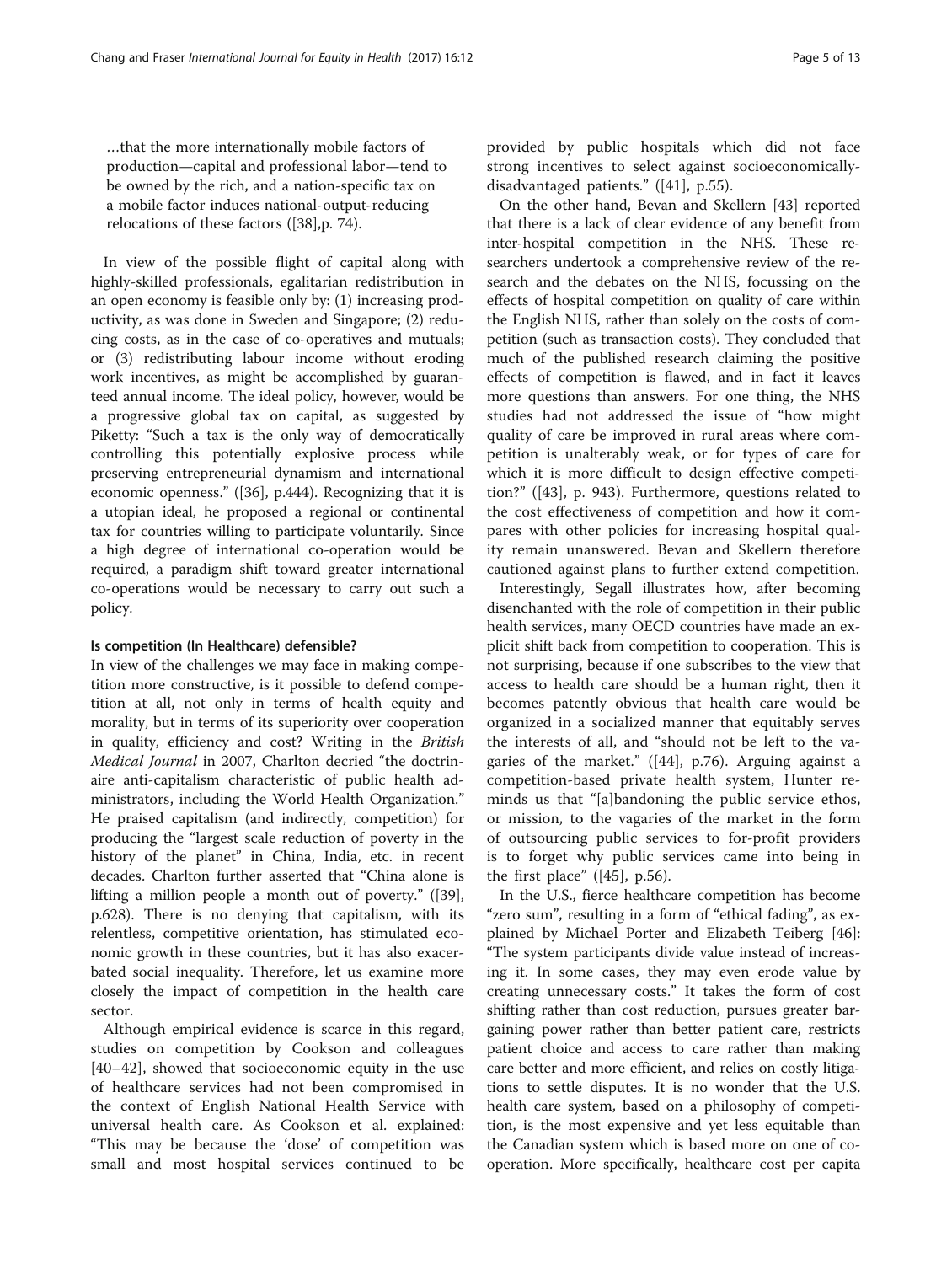was \$9,024 for the U.S., and \$4,496 for Canada based on OECD Health Statistics 2014. While virtually all Canadians are insured for physician and hospital care, the uninsured rate among all U.S. adults was 15% in 2008, 17% in 2013, and down to 11% in the second quarter of 2016 due to Obamacare [[47](#page-11-0)]. A 2009 study further estimated that this lack of health insurance was associated with approximately 45,000 deaths among adult Americans in 2005 [\[48\]](#page-11-0). As the University of Toronto Professor Raiser Deber stated:

Canadian health policy analysts have vehemently defended the principle of "single-tier" publicly funded medicine for "medically necessary" services, not only on the usual grounds of equity but on the grounds of economic efficiency. Multiple payers are seen not only as diminishing equity but also as increasing the burden on business and the economy to pay those extra costs. ([[49\]](#page-11-0), p. 20–21)

Similarly, in an ABC Radio interview in 2006, Harvard economics professor William Hsiao announced that: "The world realises they may have been following the wrong path" and " healthcare can't be left to the market alone… when it comes to health, the market actually leads to inflated prices." [[50\]](#page-11-0) He further elaborated his view in a working paper written for the International Monetary Fund in 2007, in an effort to set the record straight about healthcare economics, and to debunk the myths related to the misconceived superiority of privatesector over public-sector health care—in terms of insurance coverage, service efficiency and quality, healthcare financing and cost. [\[51\]](#page-11-0)

Instead of "following the wrong path" of defending competition, we suggest that the cooperative way is the right path, not only in health care but also in other spheres of human endeavours as we discuss below.

# Toward a new cooperation paradigm

Competition has been shown to be useful up to a certain point and no further, but cooperation, which is the thing we must strive for today, begins where competition leaves off. (Franklin D. Roosevelt, Speech at the People's Forum in Troy, New York, March 3, 1912

In his book, Cooperation: The Basis of Sociability, Michael Argyle defined cooperation as "acting together, in a coordinated way at work, leisure, or in social relationships, in the pursuit of shared goals, the enjoyment of the joint activity, or simply furthering the relationship." ([\[52\]](#page-11-0), p.4). The best research evidence to date has shown that cooperation and group effort is superior to

competition and individualistic efforts, in promoting productivity and achievement on various tasks involving motor performance, verbal and spatial problem solving, concept attainment, retention and memory, and guessing, judging and predicting, etc. These results hold for all subjects (language arts, reading, math, science, social studies, psychology, and physical education) and for all age groups, as concluded by Johnson et al. [[53\]](#page-11-0) after conducting a meta-analysis of 122 studies. These findings have been updated and validated by Rosenau [[11](#page-11-0)] and Kohn [[13](#page-11-0)]. It stands to reason, therefore, that we would be better off living cooperatively.

While acknowledging that most economic models are based on the self-interest hypothesis, Ernst Fehr and Klaus Schmidt found "overwhelming evidence that systematically refutes the self-interest hypothesis and suggest that many people are strongly motivated by concerns for fairness and reciprocity." They further stated ([\[54\]](#page-11-0), p.47)

A general lesson to be drawn from these models is that the assumption that some people are fair-minded and have the desire to reciprocate does not imply that these people will always behave "fairly". In some environments like, e.g., in competitive markets or in public good games without punishment, fair-minded actors will often behave as if they are purely self-interested. Likewise, a purely self-interested person may often behave as if he is strongly concerned about fairness like, e.g., the Proposers who make fair proposals in the ultimatum game or generous wage offers in the gift exchange game. Thus, the behavior of fair-minded and purely self-interested actors depends on the strategic environment in which they interact and on their beliefs about the fairness of their opponents.

It is critical to develop a cultural environment of cooperation in order to forestall "ethical fading" in all spheres of our lives. Furthermore, in developing or refining a paradigm of cooperation, we must differentiate key spheres of our cooperative activities upon which to focus; select and learn from best practices; and develop, amplify and multiply promising and innovative solutions.

At the individual level, a good place to start is to apply a no-contest philosophy in our daily lives, such as engaging in cooperative games and sports. In Cooperative Games and Sports: Joyful Activities for Everyone, Terry Orlick [\[55](#page-11-0)] describes over 150 field-tested activities and games for various age groups and number of players, as well as tips on how to design our own non-competitive games. As expected, research has shown that playing a cooperative game in a classroom enhances classroom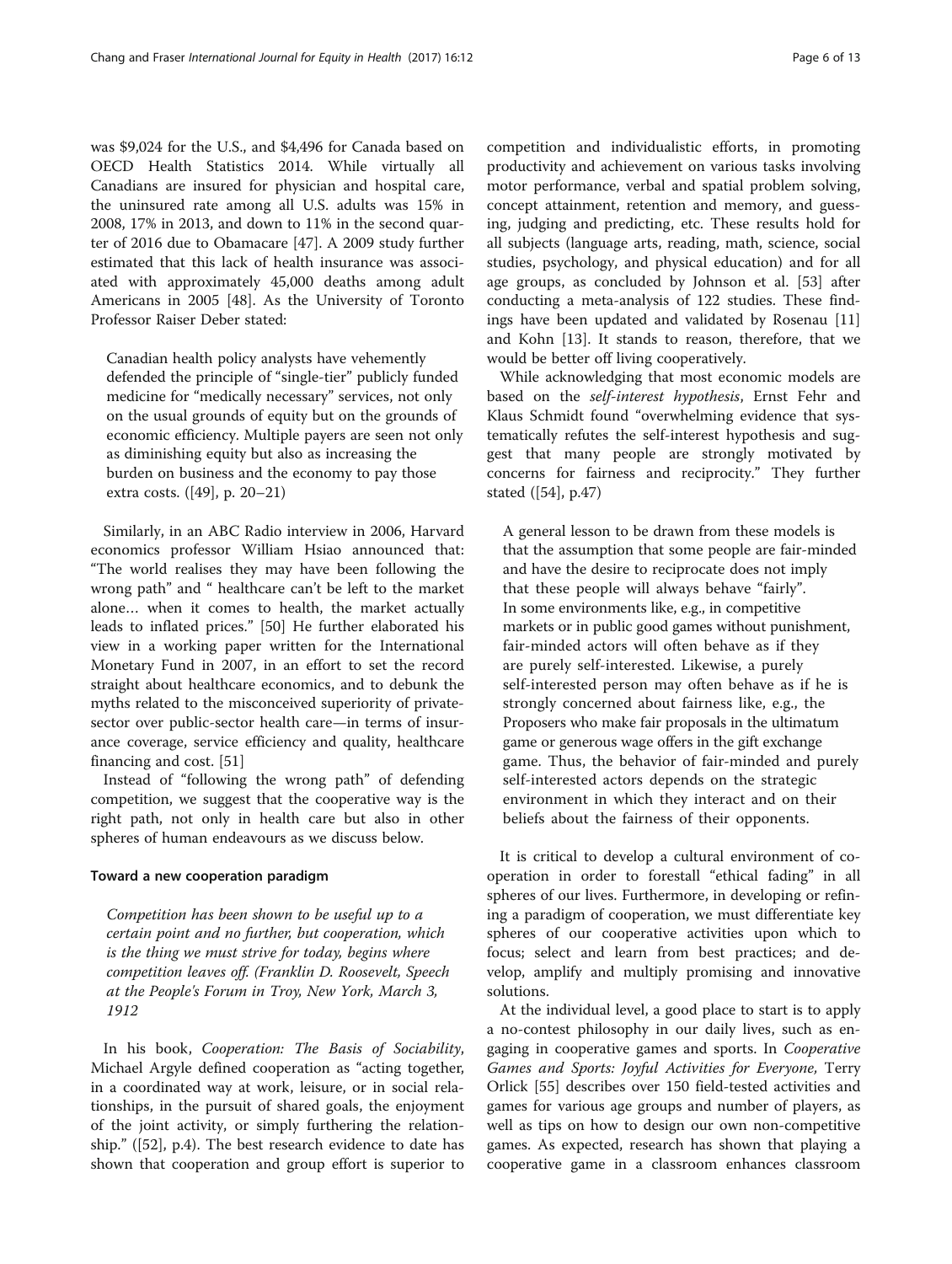interaction [\[56\]](#page-12-0). Similarly, students who participated in a cooperative physical education program, increased their cooperative skills and empathy, and decreased their quick-temperedness and their tendency to disrupt, compared to a control group. Moreover, students who participated in the cooperative program increased their preferences for working in groups and decreased their discomfort with group work [\[57\]](#page-12-0).

Another way to foster cooperation is to engage in collaborative volunteerism at the local, regional, national and/or international level. The number of volunteers globally has exceeded one billion [\[58](#page-12-0)]. For example, in 2010, 47% of Canadians aged 15 and over contributed about 2 billion hours of their time, energy and skills to charitable and non-profit groups and organizations—a volume of work equivalent to nearly 1.1 million full-time jobs; they provided leadership on boards and committees, advocating for social or political causes, canvassing for funds, counselling or mentoring, preparing and delivering food, visiting seniors, acting as volunteer drivers, coaching children and youth, etc. Almost all (93%) cited "making a contribution to the community" as a key motivating factor in their decision to volunteer, and most also received substantial benefits, e.g., 64% said their interpersonal skills had improved [[59\]](#page-12-0). As highlighted in the 2011 United Nations State of the World's Volunteerism Report,"… volunteerism benefits both society at large and the individual volunteer by strengthening trust, solidarity and reciprocity among citizens, and by purposefully creating opportunities for participation" ([\[58](#page-12-0)], p.37).

At the organizational level, the best business model is unquestionably a cooperative model. The English philosopher John Stuart Mill (1806–1873), an ardent supporter of the cooperative movement, gave a most comprehensive account of why we should support cooperative institutional arrangements in Book IV, Chapter VII of his masterpiece, Principles of Political Economy [[60\]](#page-12-0). He was in agreement with the argument put forth by Feugueray [\[61](#page-12-0)] that "the deepest root of evils and iniquities which fill the industrial world, is not competition, but the subjection of labour to capital, and the enormous share which the possessors of the instruments of industry are able to take from the produce." ([\[60](#page-12-0)], para IV.7.64). Thus, Mill wrote of the need for a "moral revolution in society" and the benefits of cooperation in this regard ([\[60](#page-12-0)], para IV.7.59):

…the healing of the standing feud between capital and labour; the transformation of human life, from a conflict of classes struggling for opposite interests, to a friendly rivalry in the pursuit of a good common to all; the elevation of the dignity of labour; a new sense

of security and independence in the labouring class; and the conversion of each human being's daily occupation into a school of the social sympathies and the practical intelligence.

Mill's solutions related to two forms of partnership: (a) association of the labourers with the capitalist, and (b) association of labourers among themselves.

Among the examples he cited for his first solution was the case of a house painter in Paris, M. Leclaire, who employed about 200 workmen and paid them 4 francs for each of the 300 days of their yearly work. He assigned to himself, beside interest for his capital, a fixed allowance as manager. At the end of the year, he divided the surplus profits among all workers and himself in the proportion of their salaries. This profit-sharing scheme worked remarkably well. All the workmen earned the basic income of 1200 francs plus a minimum of 300 francs in a share of the year-end-profits. Furthermore, there were improvements in the habits and demeanour of his workmen—"not merely when at work, and in their relations with their employer, but at other times and in other relations, showing increased respect both for others and for themselves." para IV.7.18 Mill reported that other employers of labour in Paris followed Leclaire's example on a large scale.

On the second solution, Mill has this to say:

The form of association, however, which if mankind continue to improve, must be expected in the end to predominate, is not that which can exist between a capitalist as chief, and work-people without a voice in the management, but the association of the labourers themselves on terms of equality, collectively owning the capital with which they carry on their operations, and working under managers elected and removable by themselves. para IV.7.21

Mill noted that there were upwards of a hundred successful, and many eminently prosperous, associations of operatives in Paris alone. Although there was no money at all in hand and no wages could be paid at the start, these associations did not exist for the mere private benefit of the individual members, but for the promotion of the cooperative cause. Even then, Mill noted that they were already formidable competitors of the old houses, and even received complaints from a part of bourgeoisie. He was so optimistic about the future of the cooperative movement that he wrote: para IV.7.62

Eventually, and in perhaps a less remote future than may be supposed, we may, through the co-operative principle, see our way to change in society, which would combine the freedom and independence of the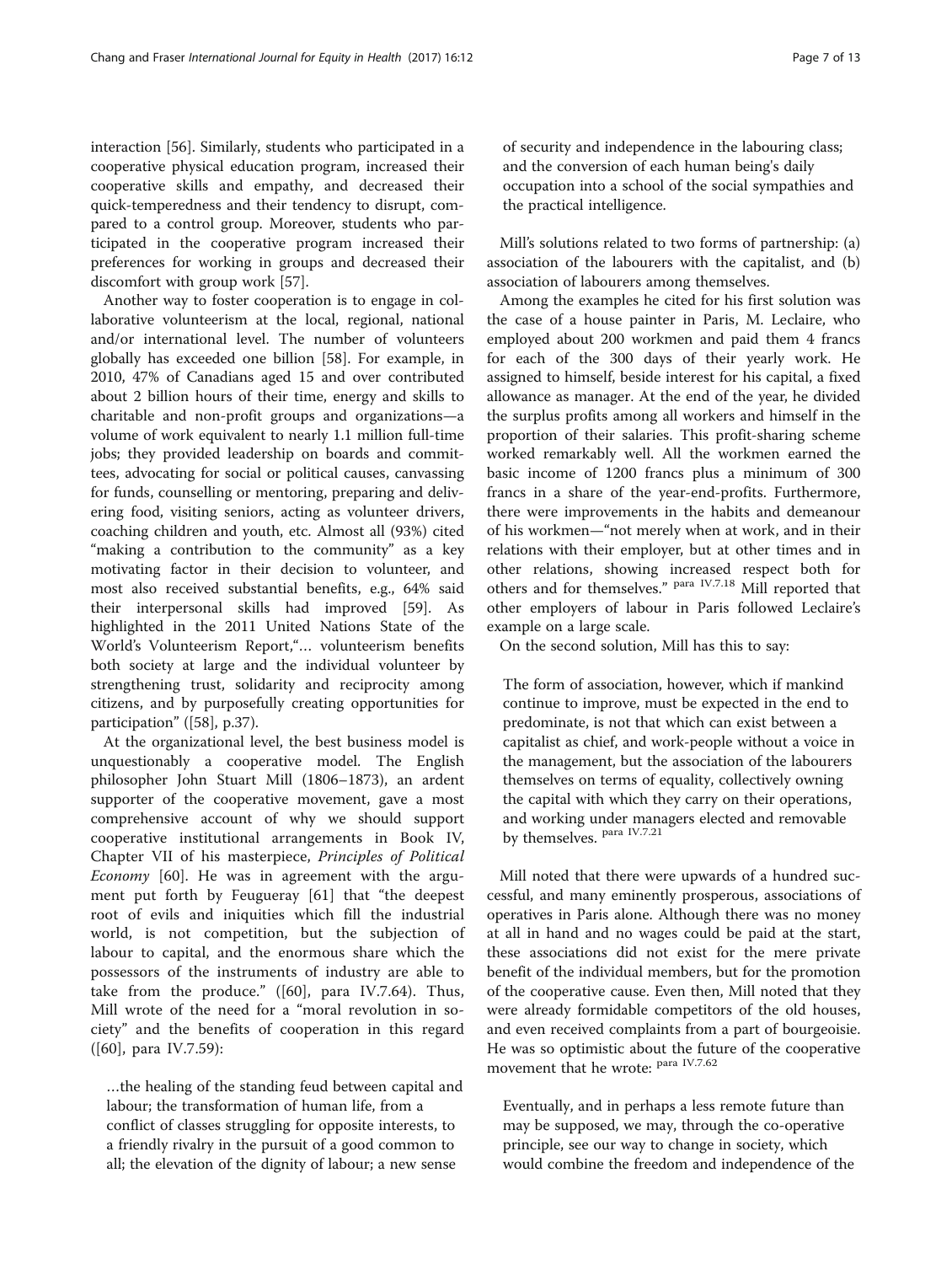individual, with the moral, intellectual, and economical advantages of aggregate production; and which, without violence or spoliation, or even any sudden disturbance of existing habits and expectations, would realize, at least in the industrial department, the best aspirations of the democratic spirit…

It should be noted, though, that Mill disagreed vehemently with the Socialists who argued against competition. He wrote: para IV.7.63

…one of their greatest errors…is to charge upon competition all the economical evils which at present exist. They forget that wherever competition is not, monopoly is; and that monopoly, in all its forms, is the taxation of the industrious for the support of indolence, if not of plunder…

# He went as far as stating that <sup>para IV.7.63</sup>

even in the present state of society and industry, every restriction of it is an evil, and every extension of it, even if for the time injuriously affecting some class of labourers, is always an ultimate good. To be protected against competition is to be protected in idleness, in mental dullness…

As we argued earlier, Mill was mistaken to put his faith in competition, and minimized its negative influences in our culture and economics. However, his warning about "monopoly" and "idleness and mental dullness" must be taken seriously; it is imperative to incorporate openness and motivation for excellence in any cooperative approach to human endeavours and relations.

Next, we draw our inspirations from Karl Polyani's The Great Transformation, first published in 1944 [\[62](#page-12-0)]. Polyani examined the social and political changes that took place in England during the rise of the market economy, and concluded that the nation state and the newly formed market economy are not separate entities but are one of human invention, "the market society". "Economic liberalism", Polanyi wrote, "misread the history of the Industrial Revolution because it insisted on judging social events from the economic viewpoint." ([\[62\]](#page-12-0), p. 35–36). He argued that if we base an economy on self-interest, then a fully self-regulating market economy will turn human beings and the natural environment into pure commodities, thus ensuring the destruction of both society and the natural environment. For Polanyi, land is simply another name for subdivided nature, labour is the day-to-day activity of human beings, and money is a token of purchasing power created and shaped by banks and governmental policies. "None of them is produced for sale" and therefore their description as commodities is purely "fictitious"<sup>p.76</sup>. Treating these entities as if they are "real" commodities to be bought and sold on the market, modern economic theorizing is based on a lie, and places human society at risk.

Polanyi's argument has significant implications. The moral implication is that nature and human beings are sacred, and it is simply wrong to treat them as objects, and determine their price entirely by the market. A second implication is the central role of the state in the economy and in the management of fictitious commodities. In his view, the market society is not a naturally occurring phenomenon but a political and social construct. Even though the economy is supposed to be selfregulating, the state must play the ongoing role in the supply and management of money and credit, manpower training and unemployment insurance, food production and land-use regulations, among others. It is impossible, therefore, to sustain market liberalism's view that the state is "outside" of the economy. Polanyi's insights are even more salient at the international level when 60 years later we consider this statement by Kozul-Wrights and Rayment who wrote in 2004: "It is a dangerous delusion to think of the global economy as some sort of 'natural' system with a logic of its own: It is, and always has been, the outcome of a complex interplay of economic and political relations" ([\[63\]](#page-12-0), p.3–4).

For Polanyi, a key step in the search for democratic alternatives, a long process, is to overturn the mindset that social life be subordinated to the market economy. He clearly admired and favoured the ideas and practices espoused by Robert Owen (1771–1858). Owenism was a forerunner of both the cooperative and the union movement:

It represented the craving of the common people…to discover a form of existence which would make man master of the machine. Essentially, it aimed at what would appear to us as a bypassing of capitalism…In spite of the machine, he believed, man should remain his own employer; the principle of cooperation or "union" would solve the problem of the machine without sacrificing either individual freedom or social solidarity, either man's dignity or his sympathy with his fellows [[62](#page-12-0)],. p.175–176

Indeed, this was the thinking behind the International Co-operative Alliance (ICA) [\[64\]](#page-12-0), which was founded in London, England on 19 August 1895 during the first Co-operative Congress. Delegates from co-operatives from Argentina, Australia, Belgium, Denmark, England, France, Germany, Holland, India, Italy, Serbia, Switzerland, and the USA, defined and defended the Co-operative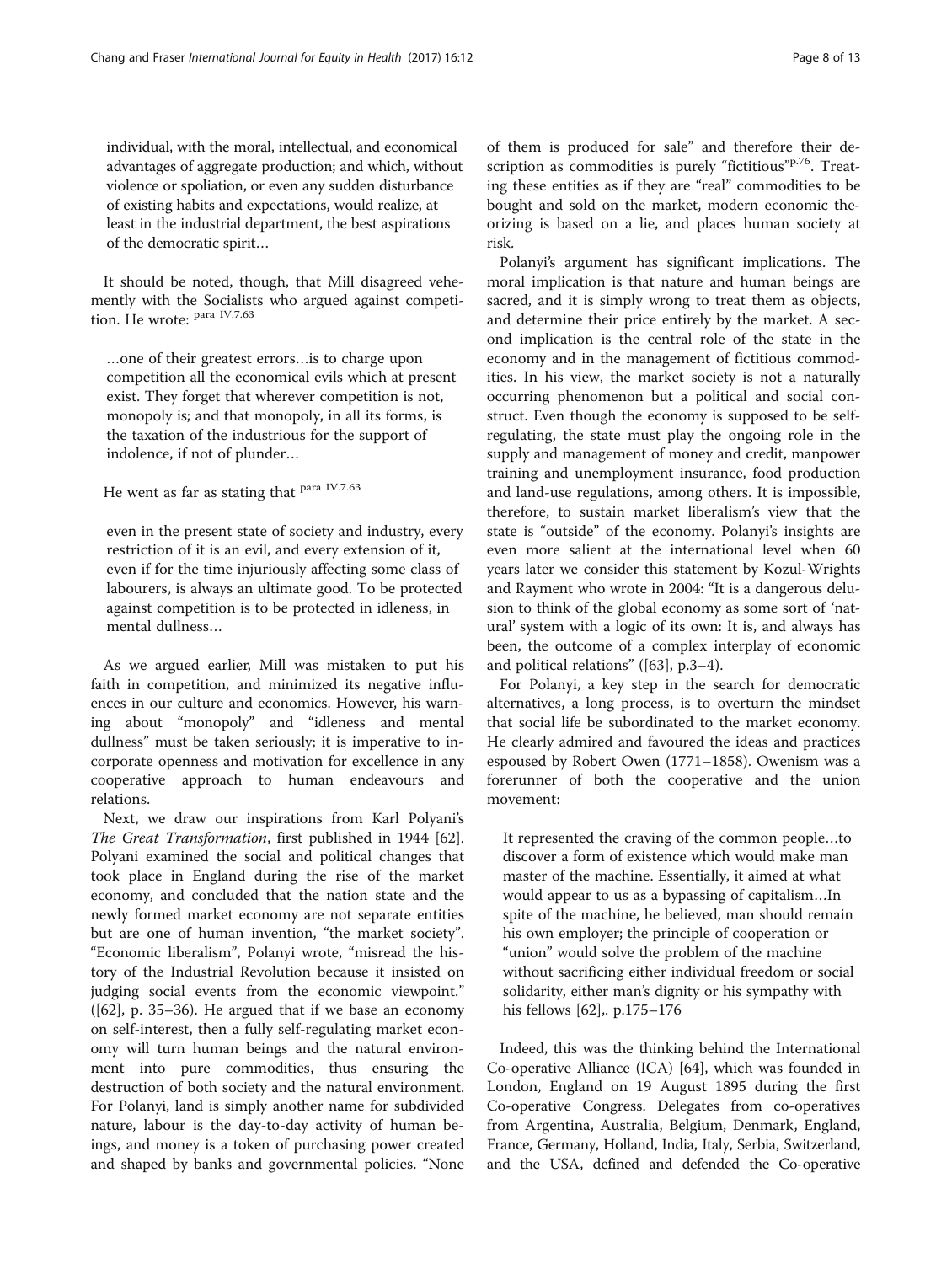Principles and developed international cooperation and trade. Notably, the Alliance overcame political differences, and by staying committed to peace, democracy, and remaining politically neutral, was one of the only international organisations to survive both World War I and World War II. Membership in the Cooperative sector is now estimated around 1 billion, and co-operatives employ, directly or indirectly, 250 million people around the world, making up 8.73% of the employed global population.

In terms of geographic distribution, there are more than 220 million co-operatives in Asia (especially in China and India), nearly 16 million in Europe, over 7 million in Africa, over 6 million in Americas, and 60,630 in Oceania. The world's top 300 co-operatives have an estimated global turnover of 2.2 trillion USD, as revealed by the World Co-operative Monitor 2014 Report [\[65](#page-12-0)], which publishes results of the monitoring of the economic and social impact of cooperatives.

Cooperatives are based on the ICA's seven principles of cooperative identity [[64](#page-12-0)], which call for the practice of democracy, equality, equity and solidarity. Cooperatives also embrace the ethical values of honesty, openness, social responsibility and caring for others. Through their commitment to servicing the poor and underserved, financial cooperatives are helping to lessen the burden of poverty by providing, e.g., microfinance and medical emergencies to them. Globally, financial cooperatives reach 78 million clients living below a poverty line of \$2 per day [[65\]](#page-12-0). In Senegal, the health mutual, Union des Mutuelles du Partenariat pour la Mobilisation de l'Epargne et le Crédit au Sénégal (UM-PAMECAS), provides affordable insurance for saving and health care to disadvantaged and low-income families. In Peru, the Central Association of Small Producers of Organic Bananas cooperative, operating under fair trade arrangements, enables it to promote fair trade in the commercial chain and diversify the productive system in a sustainable manner. In Ethiopia, the Oromia Coffee Farmers' Cooperative Union (OCFCU) soon realized after its establishment that its members required training in capacity building in order to succeed as coffee producers. After the union invested in training members, farmers were able to improve their production practices to win certificates in coffee quality. The union, in turn, was able to play a leading role in international coffee export. Through networking with Fair Trade Labeling Organization International, Africa Fine Coffee Association and others, the union is now exporting organic-certified coffee, fair-trade certified coffee and a host of other unique-quality products ([\[66\]](#page-12-0), p.16–17).

Noting that a sound policy and legislative framework is required to empower cooperatives to leverage their capacity to contribute to social justice, governments adopted the United Nations guidelines on cooperatives in 2001 [\[64](#page-12-0)]. In 2002, governments also adopted the International Labour Organization Recommendation No. 193 [\[67](#page-12-0)], which emphasizes the need to promote cooperatives so they can contribute to sustainable development and decent employment to meet the urgent need for social justice. The United Nations General Assembly declared 2012 The International Year of Cooperatives as a means to raise awareness of the cooperative model, to empower cooperatives to promote their social justice values, and to encourage governments to creative supportive policy and legislative frameworks, where needed [\[68](#page-12-0)].

That the cooperative model is superior to other business modes in promoting social justice and equity is beyond question. Likewise, its efficiency and resilience is superior in meeting business challenges in turbulent economic environment. This was well illustrated in the case of Italy where in 2008, cooperatives already accounted for 10% of GDP and 11% of employment. During the 2007–2011 period of financial crisis, employment in cooperatives in Italy increased by 8% compared to a decrease of 2.3% in all types of enterprises. In 2012, employment in Italian cooperatives grew by a further 2.8%, adding 36,000 new jobs compared to 2011, reaching a total of 1.34 million jobs. Primarily due to social cooperatives—those involved in community services and work integration of disabled and disadvantaged people—a significant employment boom occurred between 2007 and 2011—with an increase of 17.3%, a trend which also continued in 2012 with a further increase of 4.3% [[69](#page-12-0)],. p. 32.

The social cooperative movement that started in Italy to address mental health concerns, also took hold in Canada and the US in the 1980s, in the form of multistakeholder cooperatives, originally started as a means to fight the impact of recession [[70](#page-12-0)]. The philosophy and principles upon which cooperatives operate, obviously contributes to the success of the cooperative movement, as evidenced by the fact that they now "operate in every country in the world, and in almost every kind of industry." ([\[71\]](#page-12-0), p.5). The success of these strategies demonstrates that cooperation is a clear alternative to competition.

At the policy level, it is important to broaden our social policy framework to capture the interplay of state, market and family [[72](#page-12-0)]. First, having good government policies matters greatly, as progressive, effective distributive policies and social welfare expenditures (on health and employment insurance, education and social services, guaranteed annual income, etc.) tend to be associated with better health such as lower infant mortality rates [[73\]](#page-12-0). Health care insurance policies, in particular, have profound effects on the health and health equity of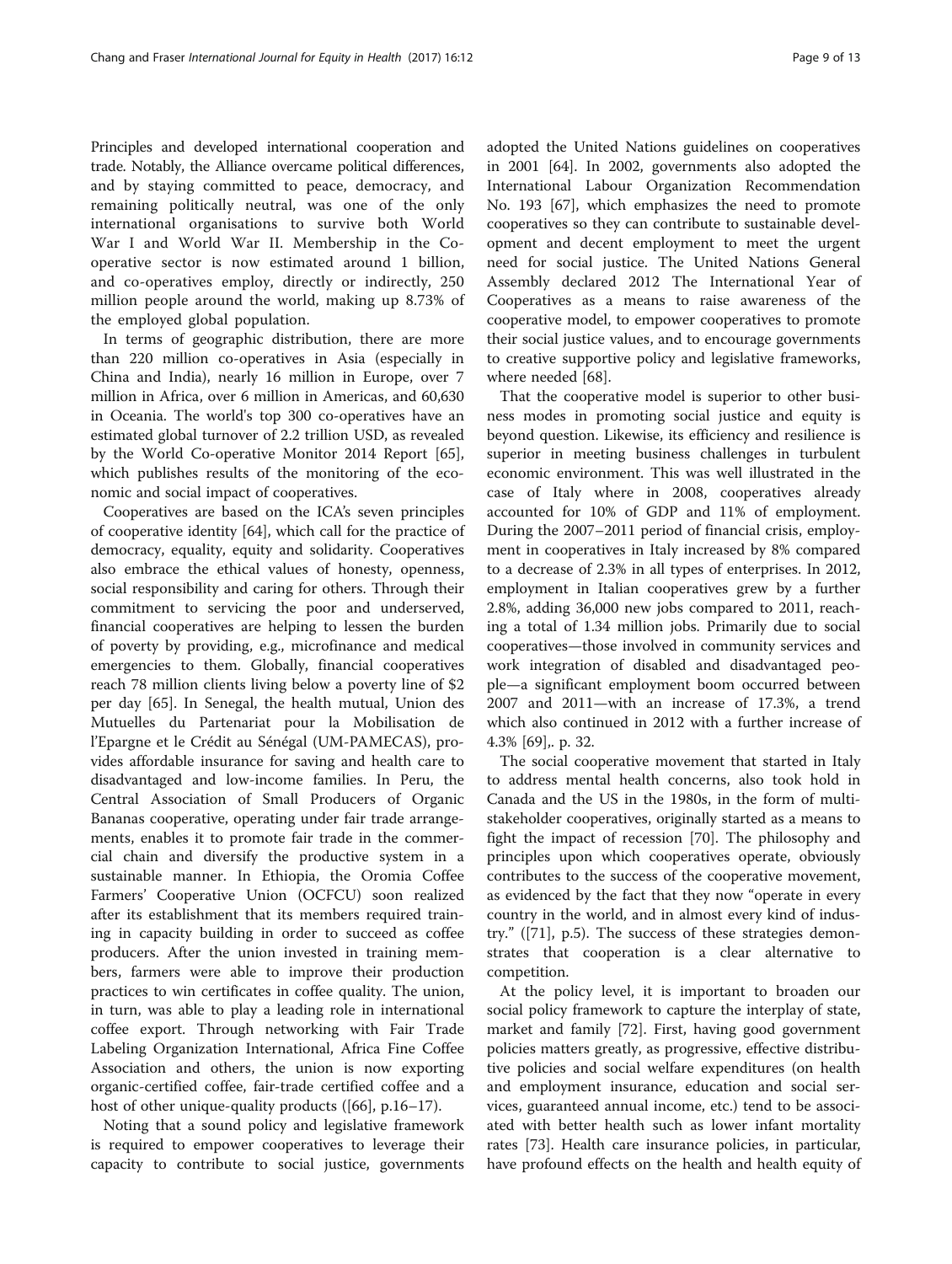their populations, e.g., in Canada and the United States. The 2016 U.S. Democratic presidential candidate Bernie Sanders' overwhelming support from Generation Y, Millennial women (ages 18–34 in 2015) was partly attributed to his proposed, social-democratic, Canadianstyle, single-payer, universal Medicare for all, high tax rates for the wealthy, and assistance to establishing worker cooperatives as a means to increase job creation and productivity in the U.S. [[74, 75](#page-12-0)] In a comprehensive review of health coverage, Frenz and Vega found that "even when there is a commitment to universal coverage, the better-off almost always benefit disproportionately." However, they also found that "free care at the point of delivery is one of the most effective facilitators for improving equity in utilization of services", and "[r]eliance on market competition, based on patient outof-pocket costs, appears to incur social costs and may explain persisting differences in access and utilization by social groups." ([\[76](#page-12-0)], p.26–27).

Second, the win-win policies must be 'productivist'—to actively nurture and mobilize the productive potential of the population—rather than overly relying on government benefits [[72\]](#page-12-0). As the so-called 'precarious work'—unstable, part-time, no benefits—becomes the new normal, especially among Millennials and new immigrants, public policies should vigorously promote worker cooperatives as more communityoriented and more equitable forms of business ventures than the capitalist, private firms, to help those in need of meaningful employment—e.g., older workers who have been laid off or planning career changes, and young new university graduates in search of career options. This top-down policy approach should complement bottom-up grass root initiatives, and provide the additional impetus needed to promote the cooperative movement. Indeed, the cooperative movement embodies the best of political theories also advanced by conservatives and liberals, as the successive UK governments—including the current Conservative-Liberal Coalition government—envisioned at one time a massive transformation of British public service so that one million, one in six, public sector workers would be working in public service mutuals (or cooperatives) by 2015 [\[77, 78](#page-12-0)]; and its failure was attributed to the inadequate policy support at both national and local levels as compared to more successful countries such as Sweden, Spain and Italy [\[78\]](#page-12-0).

Third, these policies should promote the ethos of excellence through continuous learning and innovation. Education remains one of the most valuable investments to secure good employment and earnings [\[79](#page-12-0)]. In a rapidly changing world, we need to embrace the philosophy of continuous quality improvement so we may continue to excel and thrive, and not be left behind. Although

cooperatives can provide friendly and supportive, 'internal' work environments, high performance is indispensable for both the individuals and organizations to keep flourishing in the 'externally' competitive world. Work enhancement and upward mobility are more likely to be realized with continual learning and innovation, in order to avoid being trapped in low-paying, unrewarding jobs for long—to the detriment of health and health equity. Thus, public policies should aim for a fullfledged lifelong learning and life-enhancing model for all, but especially for the young, so as to heavily invest in their future. Because of the likelihood of the precarity of their work, more resources should be directed to help needy young people maintain and enhance their employment—through maternity and parental leaves, adequate child benefits, better and affordable child and aged care, paid education, etc.—which would also safeguard against child poverty and ill health.

# Conclusion

Equity in health is our cherished goal. Despite numerous attempts by the international and national bodies to set targets and implement programs to achieve that goal, the progress has been uneven and not entirely satisfactory. The reason, we suggest, is that we have been reluctant to criticize the culture of competition, which engenders social inequality and health inequity.

In this paper, we have shown that avoidable and unnecessary competition is unhealthy and immoral, and we presented evidence that it inevitably leads to social inequality and health inequity. Therefore, it is imperative that we repudiate the inevitability of human competitive impulse and the so-called 'invisible hand" to guide our economic lives. We must transcend personal and economic myths, and regain ourselves as masters of our destiny at personal, community, organizational, and policy levels. The cooperative movement, as propounded by Mill and Polanyi among others, provides us with a vision and roadmap that embodies the best of political theories advanced by distinguished conservatives, liberals and socialists.

Clearly, if our vision includes health equity and health for all, it is logical for us to choose the cooperation over the competition paradigm. Only by creating this paradigm shift will we be edging closer to our cherished vision of health and health equity for all.

# Epilogue

In Eichmann in Jerusalem: A Report on the Banality of Evil, the Jewish American political philosopher Hannah Arendt [\[80](#page-12-0)] coined a phrase, the banality of evil, to characterize Adolf Eichmann, a notorious Nazi war criminal responsible for shipping millions of Jewish men, women and children to their death. Writing in The New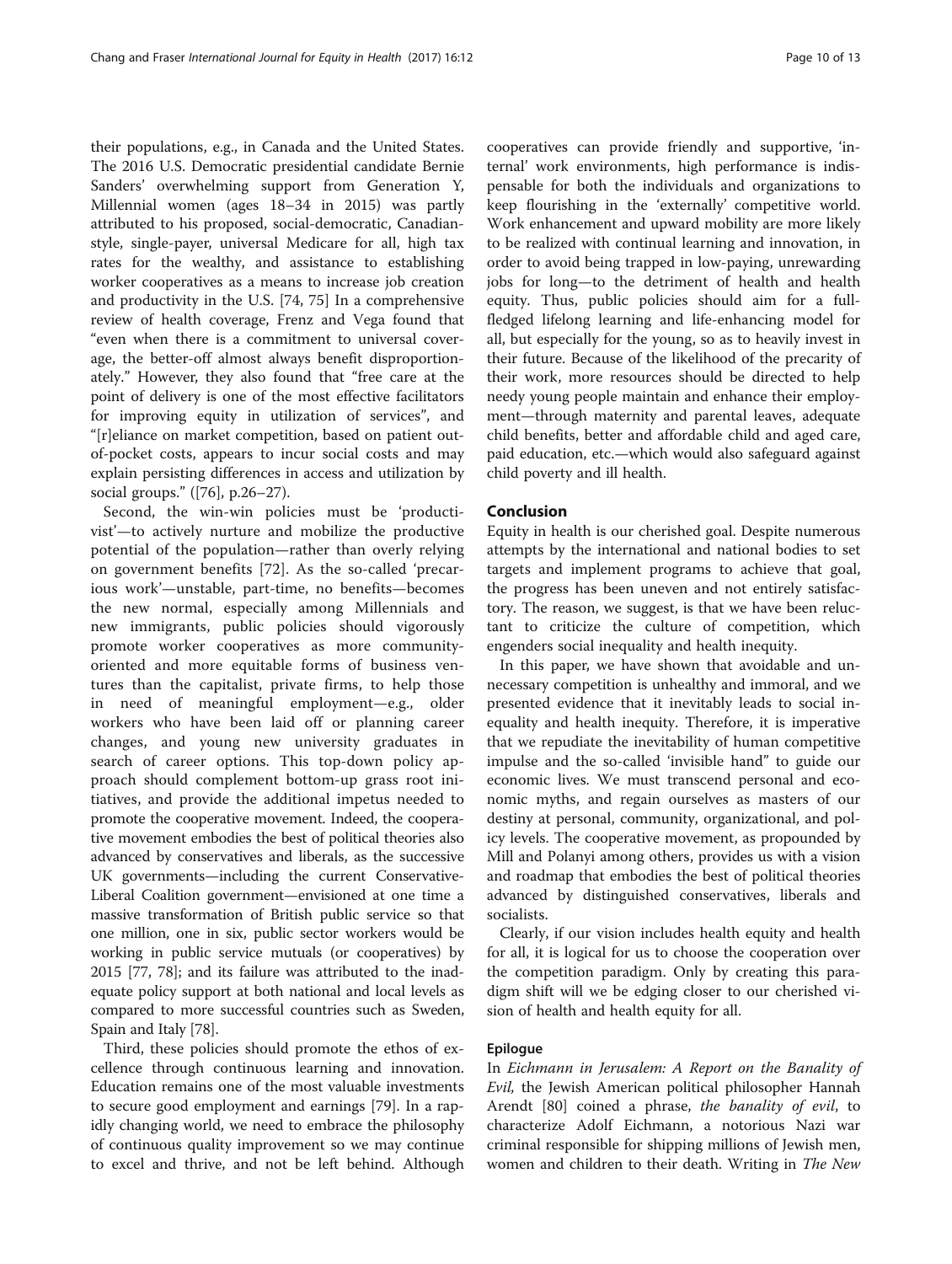<span id="page-10-0"></span>Yorker to report his trial in Jerusalem, Arendt was shocked to find that Eichmann was not a monster but "terrifyingly normal", as corroborated by half a dozen psychiatrists and a minister. Her report, published in 1963, caused a storm of controversy and false accusations, led her to a sort of excommunication by the Jewish establishment in America. By 'the banality of evil" Arendt meant not just that evil men appeared normal, but more profoundly that it was these men's unthinkingness, thoughtlessness, and "stupidity" that allowed evil to flourish. Unquestioned obedience to a leader or faith was no defense to their actions. Although her characterization of Eichmann has been hotly contested, her concept of the banality of evil has been widely acclaimed in view of atrocities committed in more recent years by 'ordinary' men and women all over the world such as in Cambodia, former Yugoslavia, Rwanda, Iraq, the war on terror, etc.

Arendt's insight reinforces our rejection of the competition paradigm. We must ask the question: How can we explain and minimize the ongoing phenomena of 'ethical fading'? It has been manifested in everyday life, everywhere, for all genders and races, and at all ages—as seen in sibling rivalries, quarrels among friends and lovers, date rapes, internet and telephone scams and bullying, sports brawls among players and fans, hostile business takeovers, labour disputes and strikes, bank embezzlement, mass murder and terrorism, trade wars, military buildups, etc. The list is endless, and it is mostly the ordinary, normal people who have been committing these acts, often without evil intentions. We tend to act without thinking and reflecting, instead behave impulsively and get carried away by emotions. We are unwilling or unable to think critically beyond traditions and faiths—in order to engage in rational dialogues with "outsiders". It is often due to pressures of competition that we fail to think rationally, and to resolve conflicts cooperatively. Ethics, after all, is about rational decisionmaking, to think and find worthy, common causes/objectives plus the best course(s) of action to achieve such objectives. Contrary to David Hume's contention that "[r]eason is, and ought only to be the slave of the passions…" [\[81\]](#page-12-0) we must rise above passions (or desires) to set our cherished goals such as health equity with reason if we are to behave ethically.

There is no contest between cooperation and competition in achieving health equity. As the English moral philosopher Mary Midgley states, "co-operative rather than competitive thinking always needs to be widely taught. Feuds need to be put in the background, because all students equally have to learn a way of working that will be helpful to everybody rather than just promoting their own glory. Without this, they can't really do effective philosophy at all." ([[82](#page-12-0)], p.34). In line with Gar Alperovitz's concept of "evolutionary reconstruction" [[83](#page-12-0)], there is no quick fix, and it would take time…decades and even centuries before cooperation emerges as the dominant culture for us, if it ever will. If, and when, it happens, then we can dream about equity in health and health for all. To get there, though, it is imperative that we adopt a radically new cooperation paradigm, and apply it whenever we can and to everything we do in our daily lives.

#### Abbreviations

CICOPA: International Organisation of Industrial and Service Cooperatives; CIHI: Canadian Institute for Health Information; GDP: Gross domestic product; ICA: International Co-operative Alliance; ISEqH: International Society for Equity in Health; OCFCU: Oromia Coffee Farmers Cooperative Union; UK: United Kingdom; UM-PAMECAS: Union des Mutuelles du Partenariat pour la Mobilisation de l'Epargne et le Crédit au Sénégal; US: United States; USD: United States dollar; WHO: World Health Organization

## Acknowledgements

Special thanks to three anonymous reviewers, whose comments of the earlier drafts helped to improve this manuscript.

## Funding

Not applicable.

#### Availability of data and materials

Not applicable; all data are in the public domain.

#### Authors' contributions

W-CC drafted the initial paper and undertook to rewrite the sections, such as Toward a Cooperation Paradigm. JF provided a global perspective based on her extensive work with the World Health Organization, including the concept of health as a human right, and additional examples against competition and for health cooperatives. All authors read and approved the final manuscript.

## Authors' information

W-CC has a master's degree in philosophy (Minnesota) and a doctoral degree in Mathematics/Statistics (Toronto), and has taught biostatistics and did research in cardiology at the University of Alberta. He has an ongoing interest in health equity and has published a number of papers on the subject. JF has a Bachelor's degree in Nursing (with Distinction), a Master's degree in Nursing and a PhD in Education Administration (Policy Studies) all from the University of Alberta. She has had extensive experience with human rights and health education and has collaborated with the WHO on several projects related to education and the achievement of health equity and universal health coverage.

#### Competing interests

The authors declare that they have no competing interests.

# Consent for publication

Not applicable.

# Ethics approval and consent to participate Not applicable.

#### Author details

<sup>1</sup> Department of Medicine, University of Alberta, Edmonton, Alberta, Canada. <sup>2</sup> Health Administration Program, Athabasca University, Edmonton, Alberta Canada.

## Received: 21 March 2016 Accepted: 28 December 2016 Published online: 21 February 2017

#### References

- 1. The United Nations General Assembly. The Universal Declaration of Human Rights. United Nations; 1948. http://www.un.org/en/documents/udhr/
- 2. Pillay N. Right to health and the Universal Declaration of Human Rights. Lancet. 2008;372:2005–6.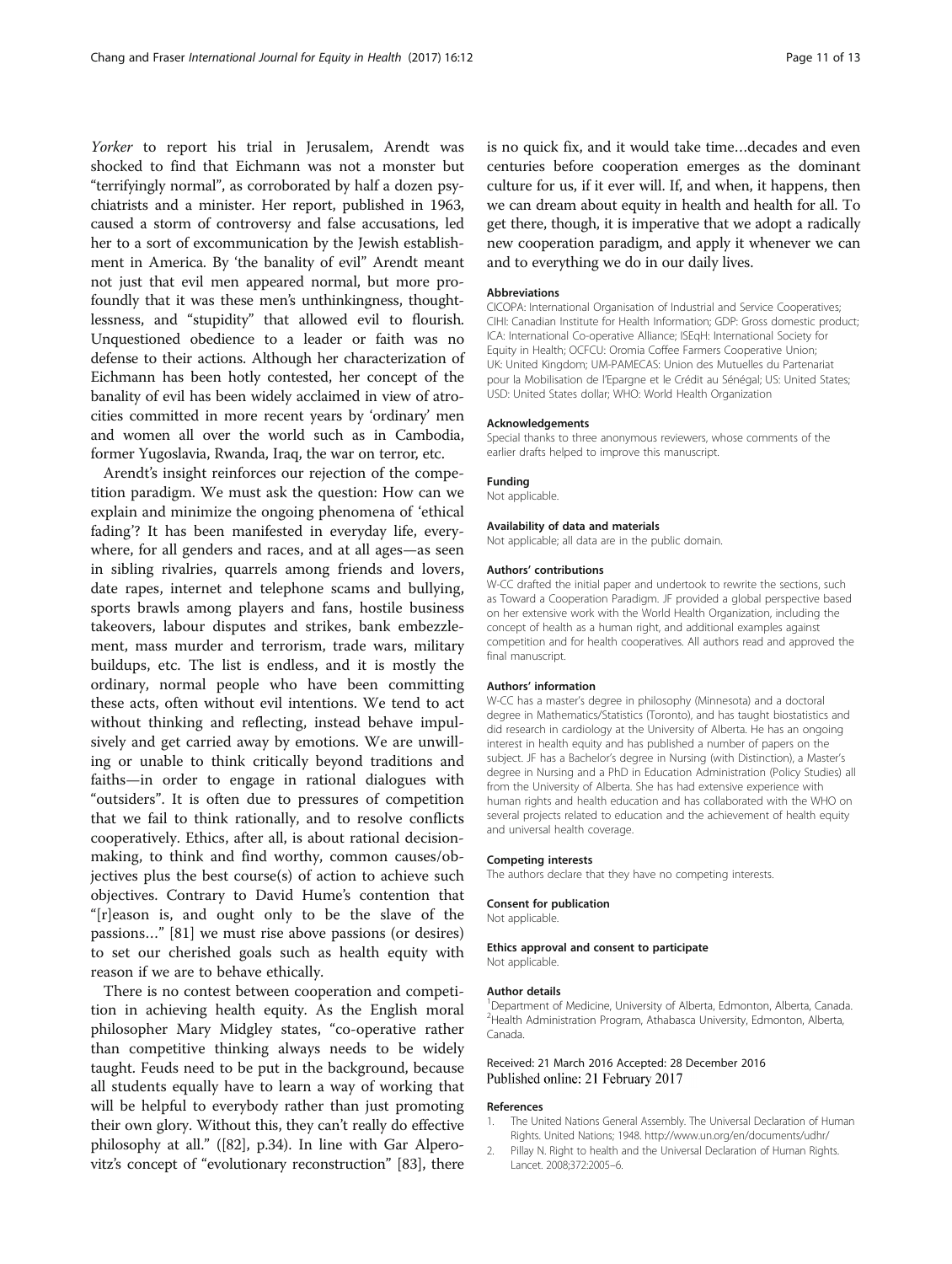- <span id="page-11-0"></span>3. Pūras D. UN Special Rapporteur on the right of everyone to the enjoyment of the highest attainable standard of physical and mental health. 2014. United Nations Human Rights Office of the High Commissioner, Available: [http://www.ohchr.org/EN/Issues/Health/Pages/SRRightHealthIndex.aspx\)](http://www.ohchr.org/EN/Issues/Health/Pages/SRRightHealthIndex.aspx).
- 4. Lee K, Koivusalo M, Ollila E, Labonte R, Schrecker T, Schuftan C, et al. Globalization, global governance and the social determinants of health: A review of the linkages and agenda for action. Globalisation Knowledge Network: Research Papers. WHO Commission on Social Determinants of Health; 2007
- 5. Assembly UNG. The Road to Dignity by 2030: Ending Poverty, Transforming All Lives and Protecting the Planet. Synthesis Report of the Secretary-General on the Post-2015 Sustainable Development Agenda. Sixty-ninth session Agenda items 13 (a) and 115. New York: United Nations; 2014. [http://www.un.org/ga/search/view\\_doc.asp?symbol=A/69/700&Lang=E.](http://www.un.org/ga/search/view_doc.asp?symbol=A/69/700&Lang=E)
- 6. Chang W-C. The meaning and goals of equity in health. J Epidemiol Community Health. 2002;56:488–91. doi[:10.1136/jech.56.7.488](http://dx.doi.org/10.1136/jech.56.7.488).
- 7. Jackson B, Huston P. Advancing health equity to improve health: The time is now. Can Comm Dis Rep. 2016;42 Suppl 1:S1–6.
- 8. Carr D. Improving the Health of the World's Poorest People. Washington, DC: Population Reference Bureau; 2004.
- The World Health Organization. WHO statistics show narrowing health gap between countries with best and worst health status. News release, 15 May 2013. [http://who.int/mediacentre/news/releases/2013/world\\_health\\_](http://who.int/mediacentre/news/releases/2013/world_health_statistics_20130515/en/) [statistics\\_20130515/en/](http://who.int/mediacentre/news/releases/2013/world_health_statistics_20130515/en/).
- Wilkinson R, Pickett K. Greater equality. The hidden key to better health and higher scores. Amer Educator 2011; 35(1):5-9.
- 11. Rosenau PV. The Competition Paradigm: America's Romance with Competition, Contest, and Commerce. New York: Rowman & Littlefield; 2003.
- 12. Deutsch M. Cooperation and competition. In: Deutsch M, Coleman PT, Marcus EC, editors. The Handbook of Conflict Resolution. Theory and Practice. 2nd ed. San Francisco: Wiley; 2006. p. 23–42.
- 13. Kohn A. No Contest. The Case Against Competition. Mariner Books; 1986, 1992
- 14. Tomasello M, Vaish A. Origins of human cooperation and morality. Annu Rev Psychol. 2013;64:231–55. doi:[10.1146/annurev-psych-113011-143812.](http://dx.doi.org/10.1146/annurev-psych-113011-143812) Epub 2012 Jul 12.
- 15. Gilbert P, McEwan K, Bellew R, Mills A, Gale C. The dark side of competition: How competitive behaviour and striving to avoid inferiority are linked to depression, anxiety, stress and self-harm. Psychol Psychother-T. 2009; 82:123–36.
- 16. Haque U. Four Rules for Constructive Competition. Harv Bus Rev 2009; August 31.<https://hbr.org/2009/08/four-rules-for-constructive-co>#
- 17. Fulop M. Competition as a culturally constructed concept. In: Baillie C, Dunn E, and Zhang Y, editors. Travelling facts. The Social Construction, Distribution, and Accumulation of Knowledge. Frankfurt: Campus Verlag; 2004; p.124-148.
- 18. Fülöp M. Happy and unhappy competitors: What makes the difference? Psychol Topics. 2009;18(2):345–67.
- 19. McCabe DL, Trevino LK, Betterfield KD. Cheating in academic institutions: a decade of research. Ethics Behav. 2001;11:219–32.
- 20. Reardon CL, Creado S. Drug abuse in athletes. Subst Abuse Rehabil. 2014;5: 95–105.
- 21. Schleifer A. Does competition destroy ethical behavior? AEA Papers and Proceedings. 2004;94:414–8.
- 22. Bazerman MX, Tenbrunsel AE. Ethical Breakdowns. Harv Bus Rev. 2011;89: 58–65.
- 23. Schurr A, Ritov I. Winning a competition predicts dishonest behaviour. Proc Natl Acad Sci. 2016;113:1754–9.
- 24. Cowan J. Toyota to pay \$1.3 billion for deadly defect cover-up. ABC News, March 19, 2014. [http://www.abc.net.au/news/2014-03-20/toyota-pays-1-3](http://www.abc.net.au/news/2014-03-20/toyota-pays-1-3-billion-for-defect-cover-up-statements/5332894) [billion-for-defect-cover-up-statements/5332894.](http://www.abc.net.au/news/2014-03-20/toyota-pays-1-3-billion-for-defect-cover-up-statements/5332894)
- 25. Hotten R. Volkswagen. The scandal explained. BBC News, 10 December, 2015.<http://www.bbc.com/news/business-34324772>.
- 26. Tenbrunsel AE, Messick DM. Ethical fading: the role of self-deception in unethical behavior. Soc Justice Res. 2004;17(2):223–36.
- 27. Fraser JH. Conflict of Interest: A major problem in medical research. In: Temple NJ, Thompson A, editors. Excessive Medical Spending: Facing the Challenge. Oxford: Radcliffe Publishing; 2007. p. 20–35.
- 28. Lexchin J. Those who have the gold make the evidence: how the pharmaceutical industry biases the outcomes of clinical trials of medications. Sci Eng Ethics. 2012;18(2):247–61.
- 29. Oxfam International. Inequality. 62 people own the same as half the world, reveals Oxfam Davos report. 18 January 2016. [https://www.oxfam.org/en/](https://www.oxfam.org/en/tags/inequality) [tags/inequality](https://www.oxfam.org/en/tags/inequality)
- 30. Piketty T. Capital in the Twenty-First Century. Harvard University Press, 2014. http://dowbor.org/blog/wp-content/uploads/2014/06/14Thomas-Piketty.pdf
- 31. Atkinson AB, Piketty T, Saez E. Top incomes in the long run of history. J Econ Lit. 2011;49:3–71.
- 32. Canadian Institute for Health Information (CIHI). Trends in Income-Related Health Inequalities in Canada. Ottawa: CIHI; 2015. Technical Report. Revised July 2016.
- 33. Marmot M. The influence of income on health: views of an epidemiologist. Health Affairs. 2002;21:31–46.
- 34. Lorant V, Deliege D, Eaton W, Robert A, Philippot P, Ansseau M. Socioeconomic Inequalities in Depression: A Meta-Analysis. Amer J Epidemiol. 2003;157:98–112.
- 35. Nolan B, Salverda W, Checchi D, Marx I, McKnight A, Toth IG, van de Werfhorst HG, Editors. Changing Inequalities and Societal Impacts in Rich Countries. Thirty Countries' Experiences. Oxford University Press; 2014
- 36. Pikhart H, Ruiz M, Morrison J, Goldblatt P, Marmot M. Social inequalities in early childhood health and development: a European-wide systematic review. The DRIVERS project, Research Department of Epidemiology and Public Health, University College London; 2014.
- 37. Wilkinson R, Pickett K. The Spirit Level. Why Greater Equality Makes Societies Stronger. London: Bloomsbury; 2010.
- 38. Bowles S. The New Economics of Inequality and Redistribution. Cambridge University Press; 2012
- 39. Charlton BG. Capitalism is a force for good. BMJ. 2007;335:628–9.
- 40. Cookson R, Laudicella M, Li DP. Does hospital competition harm equity? Evidence from the English National Health Service. J Health Econ. 2013; 32(2):410–22.
- 41. Cookson R, Laudicella M, Li Donni P, Dusheiko M. Effects of the Blair/Brown health reforms on socioeconomic equity in health care. J Health Serv Res Policy. 2012;17 Suppl 1:55–63.
- 42. Cookson R, Dusheiko M, Hardman G, Martin S. Competition and inequality: evidence from the English National Health Service 1991–2001. J Public Adm Res Theory. 2010;20:i181–205.
- 43. Bevan G, Skellern M. Does competition between hospitals improve clinical quality? A review of evidence from two eras of competition in the English NHS. BMJ. 2011;343:940–43.
- 44. Segall M. From cooperation to competition in National health systems and back?: Impact on professional ethics and quality of care. Int J Health Plann Mgmt. 2000;15:61–79.
- 45. Hunter DJ. The slow, lingering death of the English NHS. Comment on "Who Killed the English National Health Service? Int J Health Policy Manag. 2016;5(1):55–7.
- 46. Porter ME, Teisberg E. Redefining competition in health care. Harv Bus Rev. 2004;82:64–76.
- 47. Marken S. U.S. uninsured rate remains at historic low of 11.0%. Gallup-Healthcare July 11, 2016. [http://www.gallup.com/poll/193556/uninsured](http://www.gallup.com/poll/193556/uninsured-rate-remains-historical-low.aspx)[rate-remains-historical-low.aspx.](http://www.gallup.com/poll/193556/uninsured-rate-remains-historical-low.aspx)
- 48. Wilper AP, Woolhandler S, Lasser KE, McCormick D, bor DH, Himmelstein DU. Health insurance and mortality in US adults. Am J Public Health. 2009; 99(12):2289–95.
- 49. Deber RB. Health care reform: lessons from Canada. Amer J Public Health. 2003;93(1):20–4.
- 50. Hsiao W. ABC Radio National Background Briefing: 14 May 2006 Poor health in China. [http://www.abc.net.au/radionational/programs/](http://www.abc.net.au/radionational/programs/backgroundbriefing/poor-health-in-china/3333990#transcript) [backgroundbriefing/poor-health-in-china/3333990#transcript](http://www.abc.net.au/radionational/programs/backgroundbriefing/poor-health-in-china/3333990#transcript).
- 51. Hsiao W, Heller PS. What Should Macroeconomists Know about Health Care Policy? IMF working paper WP/07/13. 2007. International Monetary Fund Fiscal Affairs Department.
- 52. Argyle M. Cooperation: The basis of sociability. New York: Routledge; 1991.
- 53. Johnson D, Maruyama G, Johnson R, Nelson D. Effects of cooperative, competitive, and individualistic goal structures on achievement. A metaanalysis. Psychol Bull. 1981;89:47–62.
- 54. Fehr E, Schmidt K. Theories of fairness and reciprocity evidence and economic applications. [http://web.mit.edu/14.193/www/WorldCongress-](http://web.mit.edu/14.193/www/WorldCongress-IEW-Version6Oct03.pdf)[IEW-Version6Oct03.pdf](http://web.mit.edu/14.193/www/WorldCongress-IEW-Version6Oct03.pdf). Also in: Dewatripont M, Hansen LP, Turnovsky SJ: Advances in economics and econometrics, econometric society monographs. Eighth World Congress, Volume 1, 2003. p. 208–257.
- 55. Orlick T. Cooperative Games and Sports, Joyful Activities for Everyone. Windsor: Human Kinetics Publishers; 2006.